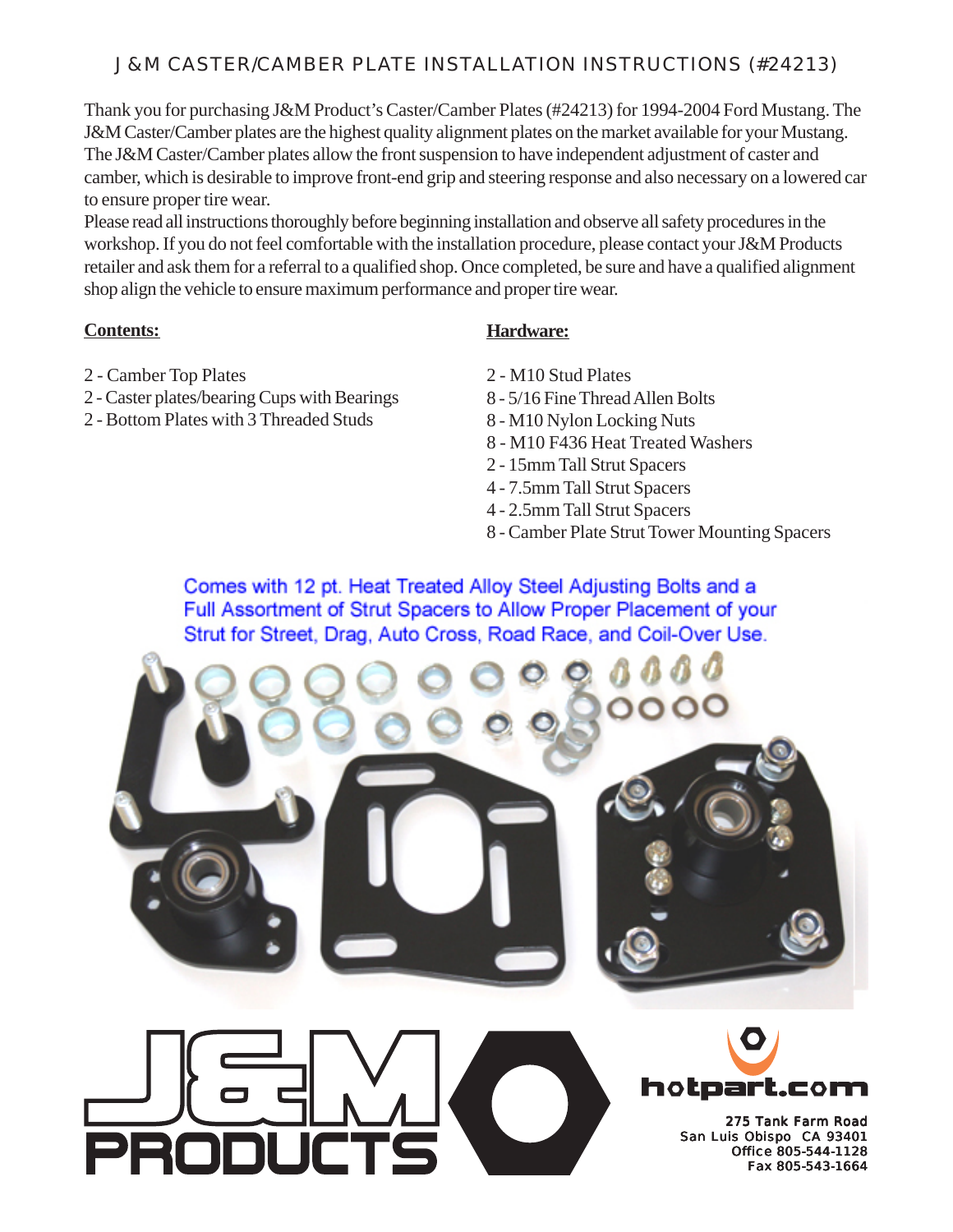## **INSTALLATION PROCEDURE:**

1. Before beginning disassembly, mark the position of the strut shaft relative to the strut tower. A couple of pieces of masking tape and a marker works well. This will ensure that once the J&M Caster/Camber plates are installed, you will be able to find a good alignment starting point.



2. Place the front end of the car on jack-stands and remove wheel. This will allow access to the strut mounting bolts. Place a floor jack under the front lower control arm such that it applies a small amount of lift on the lower control arm.



3. Many 94-04 Mustangs are equipped with ABS brakes. If your car has ABS brakes, begin by loosening and removing the ABS bracket mounting nut that attaches to the strut. If your car does not have ABS, you can skip this step.



4. Loosen and remove both lower strut-to-spindle mounting bolts and nuts. The use of an impact gun is recommended, as these tend to be very tight. Slide out both strut-to-spindle mounting bolts. It may be necessary to slightly lower or raise the floor jack to allow the bolts to slide out.



5. Loosen and remove the upper strut mounting nut. Do not use an impact gun. If you are re-using the same struts, you will need to re-use this nut that was just removed. If you are installing new or different front struts, a new nut may be supplied by the strut manufacturer.



6. With the upper strut mounting nut removed, the stock upper strut mounting components can be removed and discarded as they will not be used.

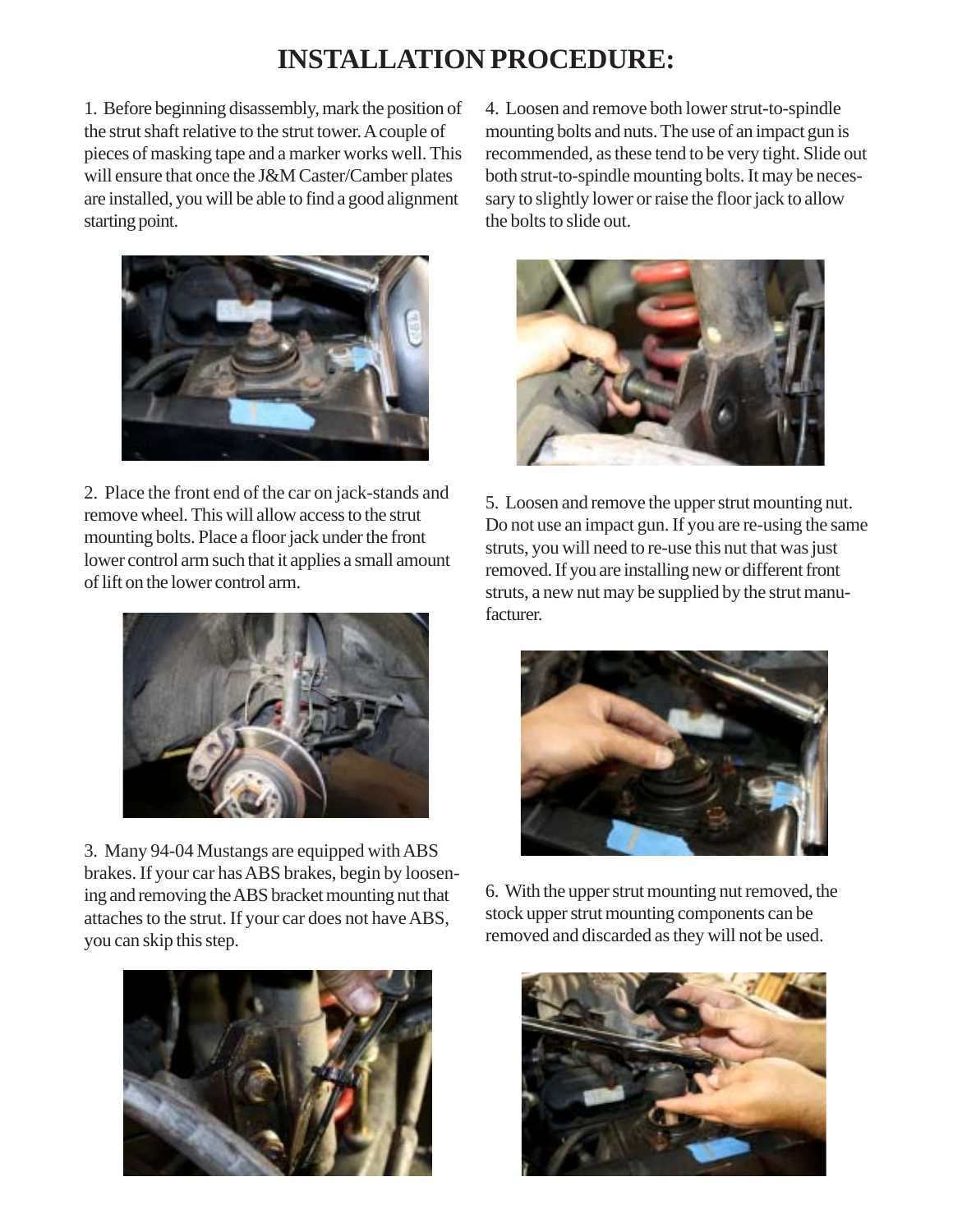7. Now the strut is completely free and can be removed from the vehicle.



8. The three nuts that secure the top strut plate to the shock tower can now be removed and discarded as they will not be re-used. Often times, the top strut plate is also riveted onto the strut tower. If so, simply drill-out or chisel-off the rivet head to allow complete removal.



9. This is an "exploded view" of the factory strut along with the rubber bump-stop and dust boot. The bump-stop is the only thing that gets re-used.



10. On this car, Tokico front struts are being installed in place of the original struts, making it necessary to remove the stock rubber bump-stop from the original strut and transferring it to the Tokico strut. If you are re-using your original struts, retain the bump-stop in its original location. The bump-stop is the only part that gets re-used.



11. J&M Caster/Camber plates feature an optional fourth mounting bolt that can be installed if desired for maximum strength and durability. For light duty, streetdriving, it may not be necessary, but J&M always recommends taking a few extra minutes to do it now for best results. To do so, install the bottom 3 stud plate from under the strut tower with the threaded studs protruding through the factory holes/slots. Place main J&M Caster/Camber plate and place it over the studs on the strut tower and slide it and the lower stud plate all the way toward the fender (the most positive camber orientation.) The fourth hole can now be marked onto the strut tower again in the most positive camber orientation. This orientation allows you to use the camber plate slots along with the factory slots for the most non interrupted adjustability on the market. Once this is done, drilling can begin. Drill the fourth hole just large enough to allow the new supplied J&M bolt to pass through the newly drilled hole.

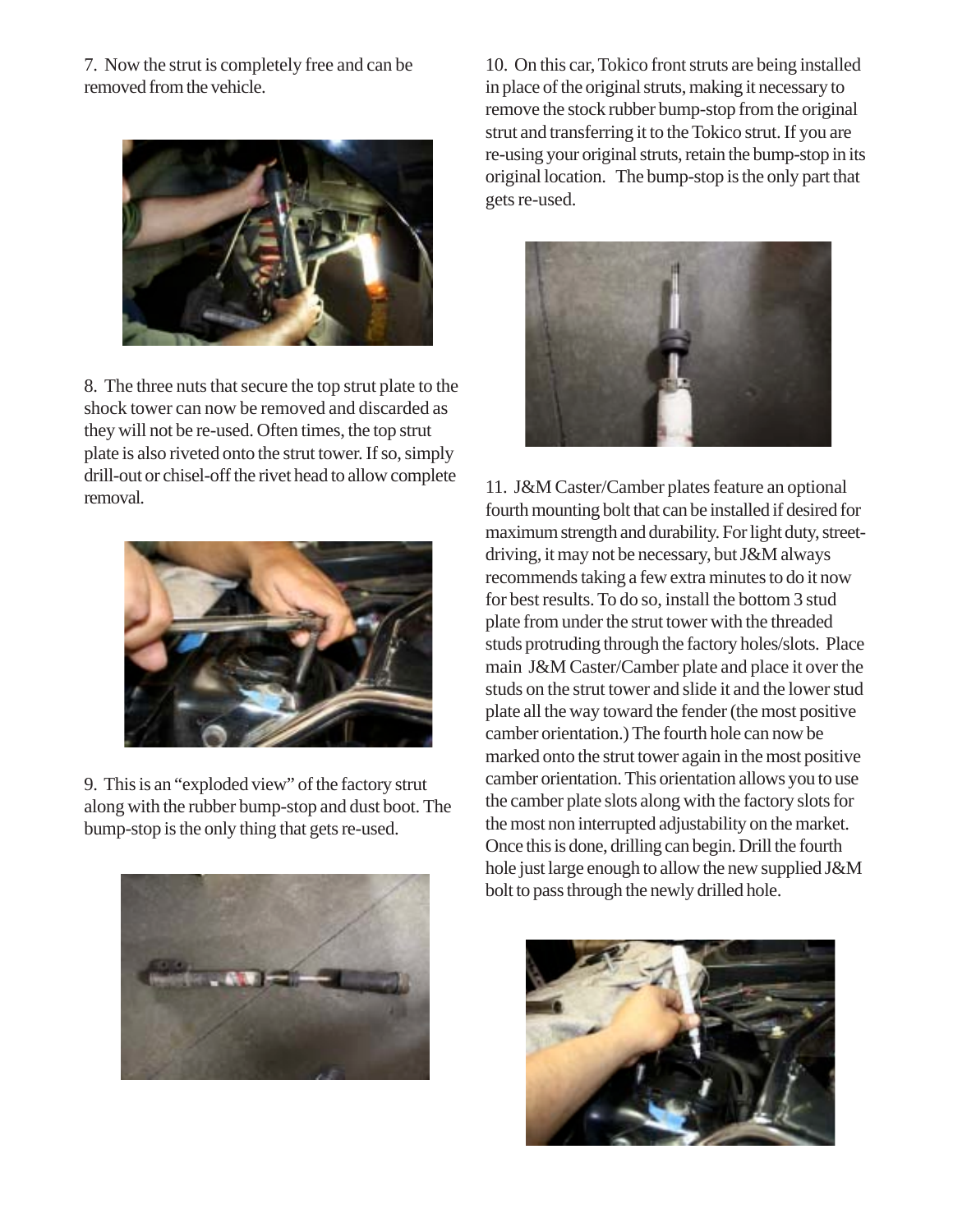12. J&M supplies various strut spacers of different lengths to accommodate different ride heights. Most lowered Mustangs will require one "tall" strut spacer directly on the strut shaft itself as shown in the picture. The remaining strut spacers will be used at a later point. This combination will maximize suspension travel.



13. Once the optional fourth hole is drilled, the bottom plate can now be reinstalled from the bottom of the strut tower. Next, slide the J&M supplied caster/camber plate spacers over the threaded studs protruding from the strut tower.



14. Assemble the bearing cup onto the caster/camber plate as shown with the supplied J&M bolts and washers. Leave bolts loose for now to allow for easy adjustments.



15. The complete caster/camber plate and bearing cup assembly can now be installed over the protruding studs and spacers on the strut tower.



16. Loosely secure the caster/camber plate and bearing cup assembly with the J&M supplied washers and lock nuts. Leave loose to allow for adjustment.



17. Position the caster/camber plate and bearing cup assembly such that the strut will align with the marks you made on the masking tape in step 1. Now all the caster/camber plate and bearing cup assembly bolts can be tightened.